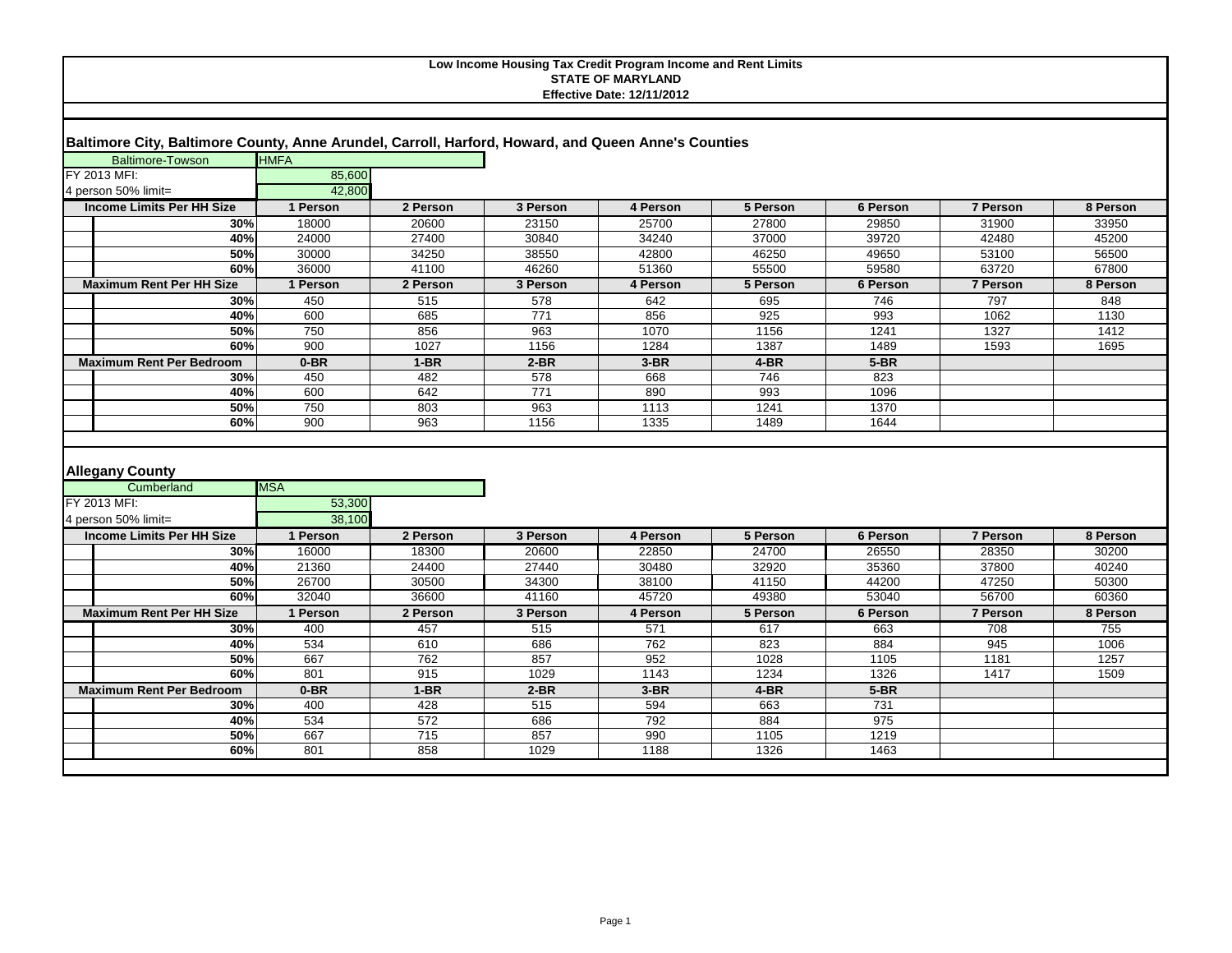## **Washington County**

| Hagerstown                      | <b>HMFA</b> |          |          |          |          |          |                 |          |
|---------------------------------|-------------|----------|----------|----------|----------|----------|-----------------|----------|
| FY 2013 MFI:                    | 69,500      |          |          |          |          |          |                 |          |
| 4 person 50% limit=             | 38,100      |          |          |          |          |          |                 |          |
| Income Limits Per HH Size       | 1 Person    | 2 Person | 3 Person | 4 Person | 5 Person | 6 Person | <b>7 Person</b> | 8 Person |
| 30%                             | 16000       | 18300    | 20600    | 22850    | 24700    | 26550    | 28350           | 30200    |
| 40%                             | 21360       | 24400    | 27440    | 30480    | 32920    | 35360    | 37800           | 40240    |
| 50%                             | 26700       | 30500    | 34300    | 38100    | 41150    | 44200    | 47250           | 50300    |
| 60%                             | 32040       | 36600    | 41160    | 45720    | 49380    | 53040    | 56700           | 60360    |
| <b>Maximum Rent Per HH Size</b> | 1 Person    | 2 Person | 3 Person | 4 Person | 5 Person | 6 Person | <b>7 Person</b> | 8 Person |
| 30%                             | 400         | 457      | 515      | 571      | 617      | 663      | 708             | 755      |
| 40%                             | 534         | 610      | 686      | 762      | 823      | 884      | 945             | 1006     |
| 50%                             | 667         | 762      | 857      | 952      | 1028     | 1105     | 1181            | 1257     |
| 60%                             | 801         | 915      | 1029     | 1143     | 1234     | 1326     | 1417            | 1509     |
| <b>Maximum Rent Per Bedroom</b> | $0-BR$      | 1-BR     | $2-BR$   | $3-BR$   | 4-BR     | $5-BR$   |                 |          |
| 30%                             | 400         | 428      | 515      | 594      | 663      | 731      |                 |          |
| 40%                             | 534         | 572      | 686      | 792      | 884      | 975      |                 |          |
| 50%                             | 667         | 715      | 857      | 990      | 1105     | 1219     |                 |          |
| 60%                             | 801         | 858      | 1029     | 1188     | 1326     | 1463     |                 |          |
|                                 |             |          |          |          |          |          |                 |          |

## **Cecil County**

| _ _ _ _ _ _ _ _ _                |            |          |          |          |          |          |                 |          |
|----------------------------------|------------|----------|----------|----------|----------|----------|-----------------|----------|
| Phila-Camden-Wilmington          | <b>MSA</b> |          |          |          |          |          |                 |          |
| FY 2013 MFI:                     | 79,200     |          |          |          |          |          |                 |          |
| 4 person 50% limit=              | 39,600     |          |          |          |          |          |                 |          |
| <b>Income Limits Per HH Size</b> | I Person   | 2 Person | 3 Person | 4 Person | 5 Person | 6 Person | 7 Person        | 8 Person |
| 30%                              | 16650      | 19000    | 21400    | 23750    | 25650    | 27550    | 29450           | 31350    |
| 40%                              | 22200      | 25360    | 28520    | 31680    | 34240    | 36760    | 39320           | 41840    |
| 50%                              | 27750      | 31700    | 35650    | 39600    | 42800    | 45950    | 49150           | 52300    |
| 60%                              | 33300      | 38040    | 42780    | 47520    | 51360    | 55140    | 58980           | 62760    |
| <b>Maximum Rent Per HH Size</b>  | l Person   | 2 Person | 3 Person | 4 Person | 5 Person | 6 Person | <b>7 Person</b> | 8 Person |
| 30%                              | 416        | 475      | 535      | 593      | 641      | 688      | 736             | 783      |
| 40%                              | 555        | 634      | 713      | 792      | 856      | 919      | 983             | 1046     |
| 50%                              | 693        | 792      | 891      | 990      | 1070     | 1148     | 1228            | 1307     |
| 60%                              | 832        | 951      | 1069     | 1188     | 1284     | 1378     | 1474            | 1569     |
| <b>Maximum Rent Per Bedroom</b>  | $0-BR$     | $1-BR$   | $2-BR$   | $3-BR$   | $4-BR$   | $5-BR$   |                 |          |
| 30%                              | 416        | 445      | 535      | 617      | 688      | 760      |                 |          |
| 40%                              | 555        | 594      | 713      | 824      | 919      | 1014     |                 |          |
| 50%                              | 693        | 743      | 891      | 1030     | 1148     | 1268     |                 |          |
| 60%                              | 832        | 891      | 1069     | 1236     | 1378     | 1521     |                 |          |
|                                  |            |          |          |          |          |          |                 |          |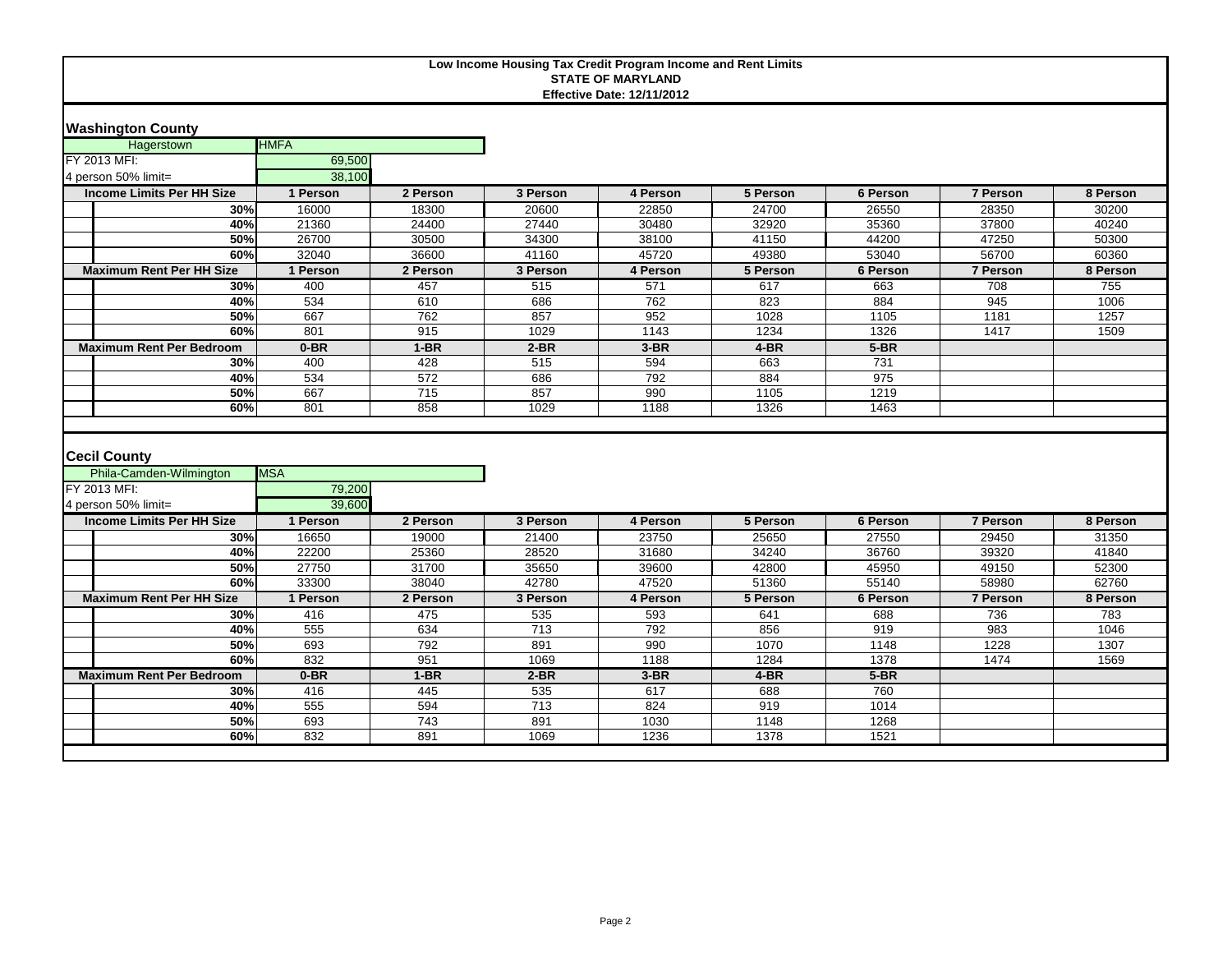|  |  |  | <b>Somerset County and Wicomico Counties</b> |  |
|--|--|--|----------------------------------------------|--|
|--|--|--|----------------------------------------------|--|

| <b>HMFA</b><br>Salisbury         |          |          |          |          |          | <b>Somerset County</b> |                 | <b>HMFA</b> |
|----------------------------------|----------|----------|----------|----------|----------|------------------------|-----------------|-------------|
| FY 2013 MFI:                     | 59,300   |          |          |          |          | FY 2013 MFI:           |                 | 52900       |
| 4 person 50% limit=              | 38,100   |          |          |          |          | 4 person 50% limit=    |                 | 38100       |
| <b>Income Limits Per HH Size</b> | ∣ Person | 2 Person | 3 Person | 4 Person | 5 Person | 6 Person               | 7 Person        | 8 Person    |
| <b>30%</b>                       | 16000    | 18300    | 20600    | 22850    | 24700    | 26550                  | 28350           | 30200       |
| 40%                              | 21360    | 24400    | 27440    | 30480    | 32920    | 35360                  | 37800           | 40240       |
| 50%                              | 26700    | 30500    | 34300    | 38100    | 41150    | 44200                  | 47250           | 50300       |
| 60%                              | 32040    | 36600    | 41160    | 45720    | 49380    | 53040                  | 56700           | 60360       |
| <b>Maximum Rent Per HH Size</b>  | Person   | 2 Person | 3 Person | 4 Person | 5 Person | 6 Person               | <b>7 Person</b> | 8 Person    |
| 30%                              | 400      | 457      | 515      | 571      | 617      | 663                    | 708             | 755         |
| 40%                              | 534      | 610      | 686      | 762      | 823      | 884                    | 945             | 1006        |
| 50%                              | 667      | 762      | 857      | 952      | 1028     | 1105                   | 1181            | 1257        |
| 60%                              | 801      | 915      | 1029     | 1143     | 1234     | 1326                   | 1417            | 1509        |
| <b>Maximum Rent Per Bedroom</b>  | $0-BR$   | $1-BR$   | $2-BR$   | $3-BR$   | $4-BR$   | $5-BR$                 |                 |             |
| 30%                              | 400      | 428      | 515      | 594      | 663      | 731                    |                 |             |
| 40%                              | 534      | 572      | 686      | 792      | 884      | 975                    |                 |             |
| 50%                              | 667      | 715      | 857      | 990      | 1105     | 1219                   |                 |             |
| 60%                              | 801      | 858      | 1029     | 1188     | 1326     | 1463                   |                 |             |

# **Calvert, Charles, Frederick, Montgomery and Prince George's Counties**

| Washington-Arlington-Alex.       | <b>HMFA</b> |          |          |          |          |          |          |          |
|----------------------------------|-------------|----------|----------|----------|----------|----------|----------|----------|
| FY 2013 MFI:                     | 107,300     |          |          |          |          |          |          |          |
| 4 person 50% limit=              | 53,650      |          |          |          |          |          |          |          |
| <b>Income Limits Per HH Size</b> | l Person    | 2 Person | 3 Person | 4 Person | 5 Person | 6 Person | 7 Person | 8 Person |
| 30%                              | 22550       | 25800    | 29000    | 32200    | 34800    | 37400    | 39950    | 42550    |
| 40%                              | 30080       | 34360    | 38640    | 42920    | 46360    | 49800    | 53240    | 56680    |
| 50%                              | 37600       | 42950    | 48300    | 53650    | 57950    | 62250    | 66550    | 70850    |
| 60%                              | 45120       | 51540    | 57960    | 64380    | 69540    | 74700    | 79860    | 85020    |
| <b>Maximum Rent Per HH Size</b>  | Person      | 2 Person | 3 Person | 4 Person | 5 Person | 6 Person | 7 Person | 8 Person |
| 30%                              | 563         | 645      | 725      | 805      | 870      | 935      | 998      | 1063     |
| 40%                              | 752         | 859      | 966      | 1073     | 1159     | 1245     | 1331     | 1417     |
| 50%                              | 940         | 1073     | 1207     | 1341     | 1448     | 1556     | 1663     | 1771     |
| 60%                              | 1128        | 1288     | 1449     | 1609     | 1738     | 1867     | 1996     | 2125     |
| <b>Maximum Rent Per Bedroom</b>  | $0-BR$      | $1-BR$   | $2-BR$   | $3-BR$   | 4-BR     | $5-BR$   |          |          |
| 30%                              | 563         | 604      | 725      | 837      | 935      | 1031     |          |          |
| 40%                              | 752         | 805      | 966      | 1116     | 1245     | 1374     |          |          |
| 50%                              | 940         | 1006     | 1207     | 1395     | 1556     | 1717     |          |          |
| 60%                              | 1128        | 1208     | 1449     | 1674     | 1867     | 2061     |          |          |
|                                  |             |          |          |          |          |          |          |          |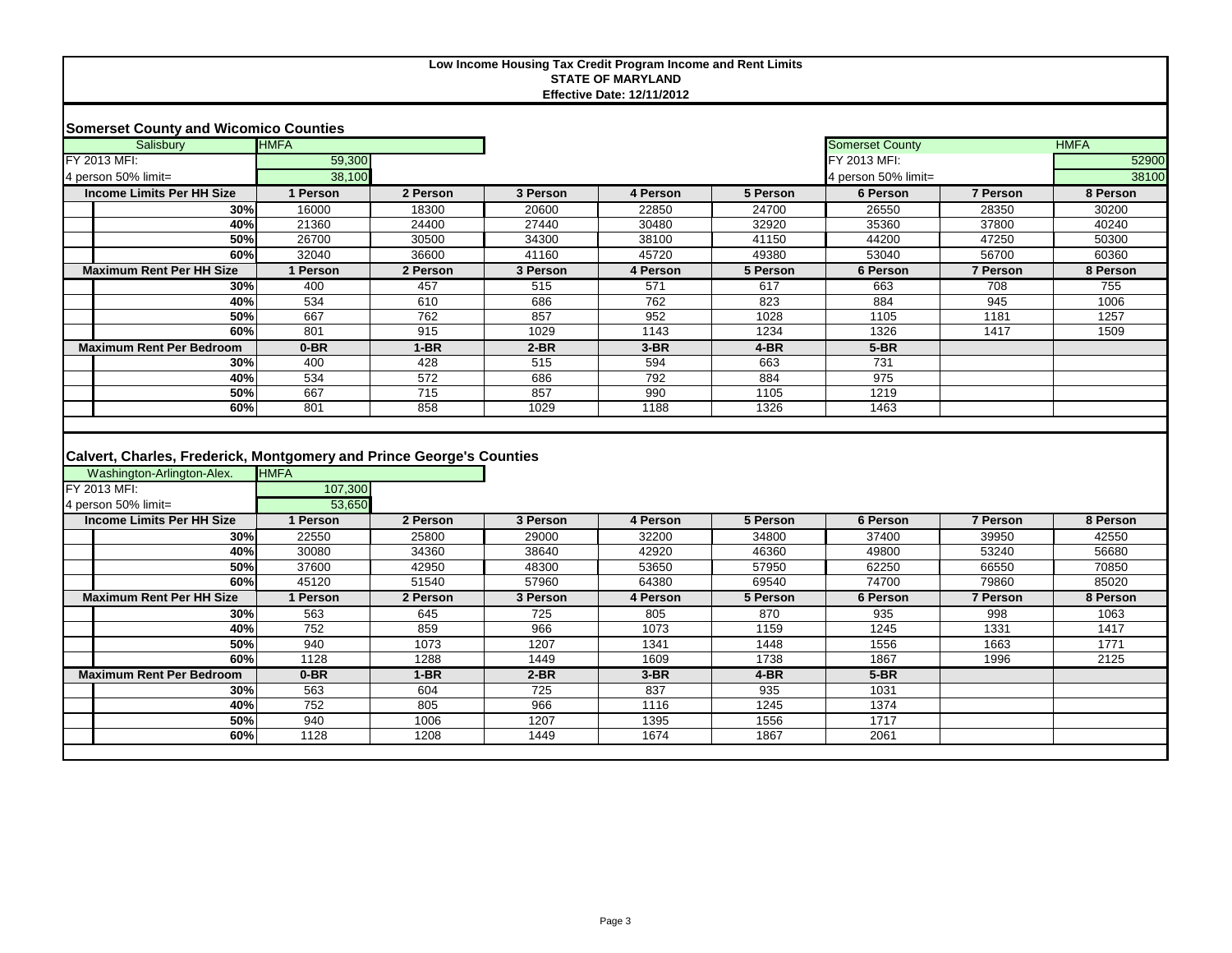### **Caroline County**

| <b>ICaroline County</b>                                       |                  |                        |            |            |             |             |                 |          |
|---------------------------------------------------------------|------------------|------------------------|------------|------------|-------------|-------------|-----------------|----------|
| Caroline                                                      | County           |                        |            |            |             |             |                 |          |
| FY 2013 MFI:                                                  | 69,900           |                        |            |            |             |             |                 |          |
| 4 person 50% limit=                                           | 38,100           |                        |            |            |             |             |                 |          |
| <b>Income Limits Per HH Size</b>                              | 1 Person         | 2 Person               | 3 Person   | 4 Person   | 5 Person    | 6 Person    | 7 Person        | 8 Person |
| 30%                                                           | 16000            | 18300                  | 20600      | 22850      | 24700       | 26550       | 28350           | 30200    |
| 40%                                                           | 21360            | 24400                  | 27440      | 30480      | 32920       | 35360       | 37800           | 40240    |
| 50%                                                           | 26700            | 30500                  | 34300      | 38100      | 41150       | 44200       | 47250           | 50300    |
| 60%                                                           | 32040            | 36600                  | 41160      | 45720      | 49380       | 53040       | 56700           | 60360    |
| <b>Maximum Rent Per HH Size</b>                               | 1 Person         | 2 Person               | 3 Person   | 4 Person   | 5 Person    | 6 Person    | 7 Person        | 8 Person |
| 30%                                                           | 400              | 457                    | 515        | 571        | 617         | 663         | 708             | 755      |
| 40%                                                           | 534              | 610                    | 686        | 762        | 823         | 884         | 945             | 1006     |
| 50%                                                           | 667              | 762                    | 857        | 952        | 1028        | 1105        | 1181            | 1257     |
| 60%                                                           | 801              | 915                    | 1029       | 1143       | 1234        | 1326        | 1417            | 1509     |
| <b>Maximum Rent Per Bedroom</b>                               | $0-BR$           | $1-BR$                 | $2-BR$     | $3-BR$     | $4-BR$      | $5-BR$      |                 |          |
| 30%                                                           | 400              | 428                    | 515        | 594        | 663         | 731         |                 |          |
| 40%                                                           | 534              | 572                    | 686        | 792        | 884         | 975         |                 |          |
| 50%                                                           | 667              | 715                    | 857        | 990        | 1105        | 1219        |                 |          |
| 60%                                                           | 801              | 858                    | 1029       | 1188       | 1326        | 1463        |                 |          |
| <b>Dorchester County</b><br><b>Dorchester</b><br>FY 2013 MFI: | County<br>60,200 |                        |            |            |             |             |                 |          |
| 4 person 50% limit=                                           | 38.100           |                        |            |            |             |             |                 |          |
| <b>Income Limits Per HH Size</b>                              | 1 Person         | 2 Person               | 3 Person   | 4 Person   | 5 Person    | 6 Person    | <b>7 Person</b> | 8 Person |
| 30%                                                           | 16000            | 18300                  | 20600      | 22850      | 24700       | 26550       | 28350           | 30200    |
| 40%                                                           | 21360            | 24400                  | 27440      | 30480      | 32920       | 35360       | 37800           | 40240    |
| 50%                                                           | 26700            | 30500                  | 34300      | 38100      | 41150       | 44200       | 47250           | 50300    |
| 60%                                                           | 32040            | 36600                  | 41160      | 45720      | 49380       | 53040       | 56700           | 60360    |
| <b>Maximum Rent Per HH Size</b>                               | 1 Person         | 2 Person               | 3 Person   | 4 Person   | 5 Person    | 6 Person    | 7 Person        | 8 Person |
| 30%                                                           | 400              | 457                    | 515        | 571        | 617         | 663         | 708             | 755      |
| 40%                                                           | 534              | 610                    | 686        | 762        | 823         | 884         | 945             |          |
| 50%                                                           | 667              |                        |            |            |             |             |                 | 1006     |
|                                                               |                  | 762                    | 857        | 952        | 1028        | 1105        | 1181            | 1257     |
| 60%                                                           | 801              | 915                    | 1029       | 1143       | 1234        | 1326        | 1417            | 1509     |
| <b>Maximum Rent Per Bedroom</b>                               | $0-BR$           | $1-BR$                 | $2-BR$     | $3-BR$     | $4-BR$      | $5-BR$      |                 |          |
| 30%                                                           | 400              | 428                    | 515        | 594        | 663         | 731         |                 |          |
| 40%<br>50%                                                    | 534<br>667       | 572<br>$\frac{1}{715}$ | 686<br>857 | 792<br>990 | 884<br>1105 | 975<br>1219 |                 |          |

**60% 801 808 1029 1188 1326 1463**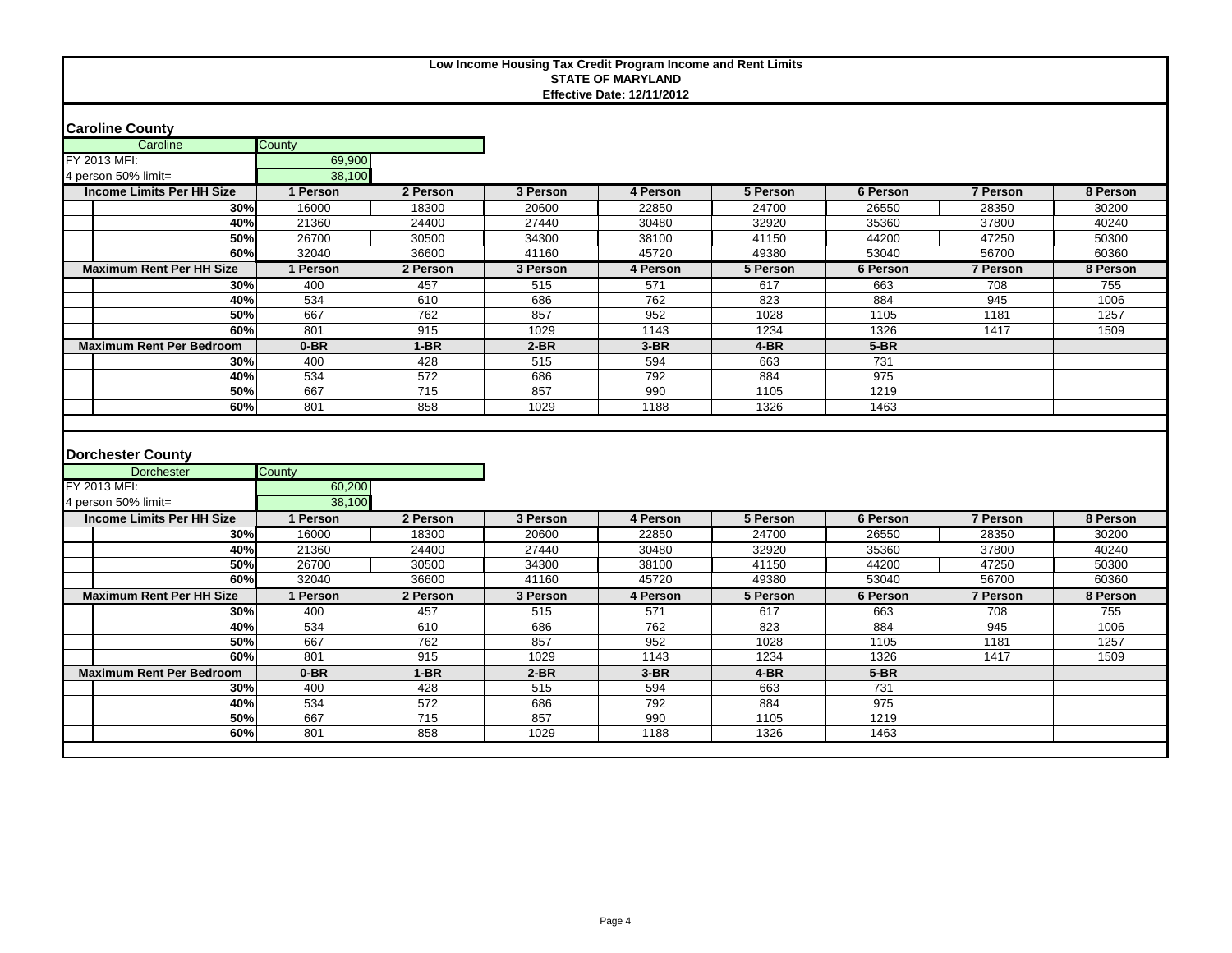### **Garrett County**

| <b>Garrett Courity</b>                     |                  |                 |          |          |          |          |          |          |
|--------------------------------------------|------------------|-----------------|----------|----------|----------|----------|----------|----------|
| Garrett                                    | County           |                 |          |          |          |          |          |          |
| FY 2013 MFI:                               | 60,100           |                 |          |          |          |          |          |          |
| 4 person 50% limit=                        | 38,100           |                 |          |          |          |          |          |          |
| <b>Income Limits Per HH Size</b>           | 1 Person         | 2 Person        | 3 Person | 4 Person | 5 Person | 6 Person | 7 Person | 8 Person |
| 30%                                        | 16000            | 18300           | 20600    | 22850    | 24700    | 26550    | 28350    | 30200    |
| 40%                                        | 21360            | 24400           | 27440    | 30480    | 32920    | 35360    | 37800    | 40240    |
| 50%                                        | 26700            | 30500           | 34300    | 38100    | 41150    | 44200    | 47250    | 50300    |
| 60%                                        | 32040            | 36600           | 41160    | 45720    | 49380    | 53040    | 56700    | 60360    |
| <b>Maximum Rent Per HH Size</b>            | 1 Person         | 2 Person        | 3 Person | 4 Person | 5 Person | 6 Person | 7 Person | 8 Person |
| 30%                                        | 400              | 457             | 515      | 571      | 617      | 663      | 708      | 755      |
| 40%                                        | 534              | 610             | 686      | 762      | 823      | 884      | 945      | 1006     |
| 50%                                        | 667              | 762             | 857      | 952      | 1028     | 1105     | 1181     | 1257     |
| 60%                                        | 801              | 915             | 1029     | 1143     | 1234     | 1326     | 1417     | 1509     |
| <b>Maximum Rent Per Bedroom</b>            | $0-BR$           | $1-BR$          | $2-BR$   | $3-BR$   | $4-BR$   | $5-BR$   |          |          |
| 30%                                        | 400              | 428             | 515      | 594      | 663      | 731      |          |          |
| 40%                                        | 534              | 572             | 686      | 792      | 884      | 975      |          |          |
| 50%                                        | 667              | 715             | 857      | 990      | 1105     | 1219     |          |          |
| 60%                                        | 801              | 858             | 1029     | 1188     | 1326     | 1463     |          |          |
| <b>Kent County</b><br>Kent<br>FY 2013 MFI: | County<br>67,500 |                 |          |          |          |          |          |          |
| 4 person 50% limit=                        | 38.100           |                 |          |          |          |          |          |          |
| <b>Income Limits Per HH Size</b>           | 1 Person         | 2 Person        | 3 Person | 4 Person | 5 Person | 6 Person | 7 Person | 8 Person |
| 30%                                        | 16000            | 18300           | 20600    | 22850    | 24700    | 26550    | 28350    | 30200    |
| 40%                                        | 21360            | 24400           | 27440    | 30480    | 32920    | 35360    | 37800    | 40240    |
| 50%                                        | 26700            | 30500           | 34300    | 38100    | 41150    | 44200    | 47250    | 50300    |
| 60%                                        | 32040            | 36600           | 41160    | 45720    | 49380    | 53040    | 56700    | 60360    |
| <b>Maximum Rent Per HH Size</b>            | 1 Person         | 2 Person        | 3 Person | 4 Person | 5 Person | 6 Person | 7 Person | 8 Person |
| 30%                                        | 400              | 457             | 515      | 571      | 617      | 663      | 708      | 755      |
| 40%                                        | 534              | 610             | 686      | 762      | 823      | 884      | 945      | 1006     |
| 50%                                        | 667              | 762             | 857      | 952      | 1028     | 1105     | 1181     | 1257     |
| 60%                                        | 801              | 915             | 1029     | 1143     | 1234     | 1326     | 1417     | 1509     |
| <b>Maximum Rent Per Bedroom</b>            | $0-BR$           | $1-BR$          | $2-BR$   | $3-BR$   | $4-BR$   | $5-BR$   |          |          |
| 30%                                        | 400              | 428             | 515      | 594      | 663      | 731      |          |          |
| 40%                                        | 534              | 572             | 686      | 792      | 884      | 975      |          |          |
| 50%                                        | 667              | $\frac{1}{715}$ | 857      | 990      | 1105     | 1219     |          |          |

**60% 801 808 1029 1188 1326 1463**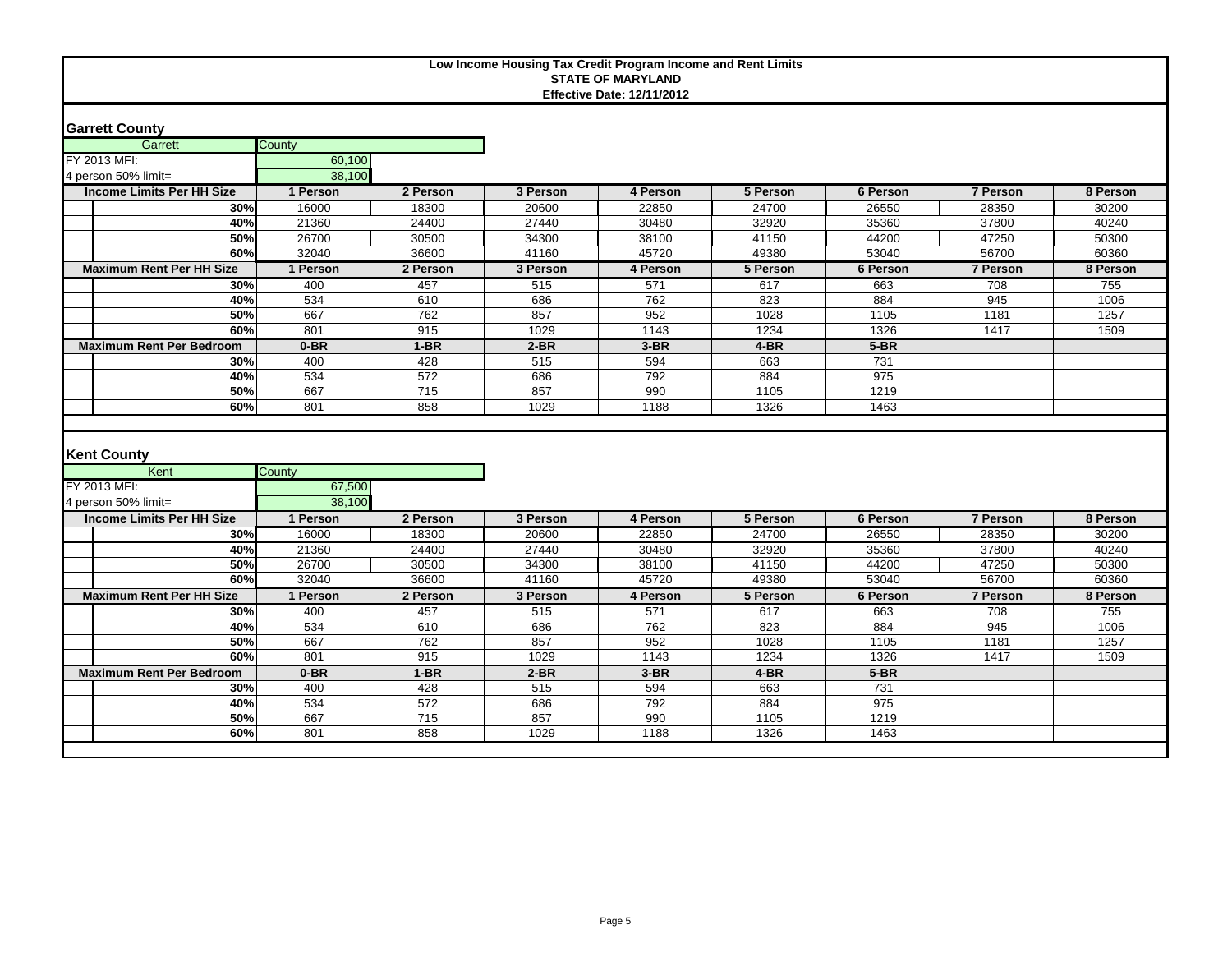| St. Mary's County |  |
|-------------------|--|
|-------------------|--|

| St. Mary's                       | County     |            |             |                  |              |              |                 |          |
|----------------------------------|------------|------------|-------------|------------------|--------------|--------------|-----------------|----------|
| FY 2013 MFI:                     | 101,300    |            |             |                  |              |              |                 |          |
| 4 person 50% limit=              | 47,550     |            |             |                  |              |              |                 |          |
| <b>Income Limits Per HH Size</b> | 1 Person   | 2 Person   | 3 Person    | 4 Person         | 5 Person     | 6 Person     | 7 Person        | 8 Person |
| 30%                              | 20000      | 22850      | 25700       | 28550            | 30850        | 33150        | 35450           | 37700    |
| 40%                              | 26640      | 30440      | 34240       | 38040            | 41120        | 44160        | 47200           | 50240    |
| 50%                              | 33300      | 38050      | 42800       | 47550            | 51400        | 55200        | 59000           | 62800    |
| 60%                              | 39960      | 45660      | 51360       | 57060            | 61680        | 66240        | 70800           | 75360    |
| <b>Maximum Rent Per HH Size</b>  | 1 Person   | 2 Person   | 3 Person    | 4 Person         | 5 Person     | 6 Person     | <b>7 Person</b> | 8 Person |
| 30%                              | 500        | 571        | 642         | 713              | 771          | 828          | 886             | 942      |
| 40%                              | 666        | 761        | 856         | 951              | 1028         | 1104         | 1180            | 1256     |
| 50%                              | 832        | 951        | 1070        | 1188             | 1285         | 1380         | 1475            | 1570     |
| 60%                              | 999        | 1141       | 1284        | 1426             | 1542         | 1656         | 1770            | 1884     |
| <b>Maximum Rent Per Bedroom</b>  | $0-BR$     | $1-BR$     | $2-BR$      | $3-BR$           | $4-BR$       | $5-BR$       |                 |          |
| 30%                              | 500        | 535        | 642         | $\overline{742}$ | 828          | 914          |                 |          |
| 40%                              | 666        | 713        | 856         | 989              | 1104         | 1218         |                 |          |
| 50%                              | 832        | 891        | 1070        | 1236             | 1380         | 1522         |                 |          |
| 60%                              | 999        | 1070       | 1284        | 1484             | 1656         | 1827         |                 |          |
| <b>Talbot County</b><br>Talbot   | County     |            |             |                  |              |              |                 |          |
| FY 2013 MFI:                     | 80,800     |            |             |                  |              |              |                 |          |
| 4 person 50% limit=              | 40.400     |            |             |                  |              |              |                 |          |
| <b>Income Limits Per HH Size</b> | 1 Person   | 2 Person   | 3 Person    | 4 Person         | 5 Person     | 6 Person     | 7 Person        | 8 Person |
| 30%                              | 17000      | 19400      | 21850       | 24250            | 26200        | 28150        | 30100           | 32050    |
| 40%                              | 22640      | 25880      | 29120       | 32320            | 34920        | 37520        | 40080           | 42680    |
| 50%                              | 28300      | 32350      | 36400       | 40400            | 43650        | 46900        | 50100           | 53350    |
| 60%                              | 33960      | 38820      | 43680       | 48480            | 52380        | 56280        | 60120           | 64020    |
| <b>Maximum Rent Per HH Size</b>  | 1 Person   | 2 Person   | 3 Person    | 4 Person         | 5 Person     | 6 Person     | <b>7 Person</b> | 8 Person |
| 30%                              | 425        | 485        | 546         | 606              | 655          | 703          | 752             | 801      |
| 40%                              | 566        | 647        | 728         | 808              | 873          | 938          | 1002            | 1067     |
| 50%                              |            |            |             |                  |              |              |                 |          |
|                                  | 707        | 808        | 910         | 1010             | 1091         | 1172         | 1252            | 1333     |
| 60%                              | 849        | 970        | 1092        | 1212             | 1309         | 1407         | 1503            | 1600     |
| <b>Maximum Rent Per Bedroom</b>  | $0-BR$     | $1-BR$     | $2-BR$      | $3-BR$           | $4-BR$       | $5-BR$       |                 |          |
| 30%                              | 425        | 455        | 546         | 630              | 703          | 776          |                 |          |
| 40%                              | 566        | 606        | 728         | 840              | 938          | 1034         |                 |          |
| 50%<br>60%                       | 707<br>849 | 758<br>909 | 910<br>1092 | 1050<br>1260     | 1172<br>1407 | 1293<br>1551 |                 |          |